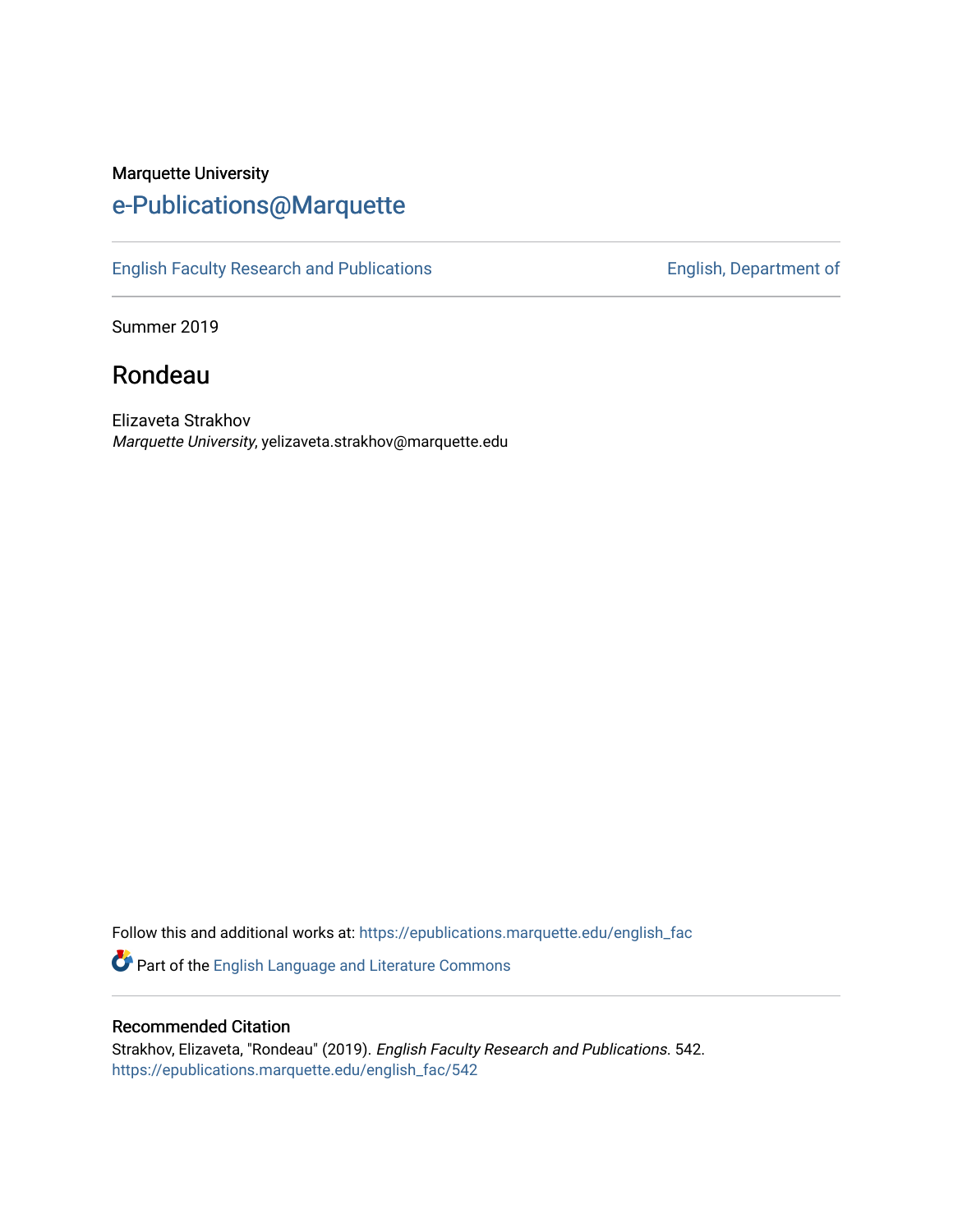**Marquette University**

## **e-Publications@Marquette**

#### *English Faculty Research and Publications/College of Arts and Sciences*

*This paper is NOT THE PUBLISHED VERSION;* **but the author's final, peer-reviewed manuscript.** The published version may be accessed by following the link in the citation below.

*New Literary History*, Vol. 50, No. 3 (Summer 2019) : 467-471. This article is © Johns Hopkins University Press and permission has been granted for this version to appear in [e-Publications@Marquette.](http://epublications.marquette.edu/) Johns Hopkins University Press does not grant permission for this article to be further copied/distributed or hosted elsewhere without express permission from Johns Hopkins University Press.

# Rondeau

#### Elizaveta Strakhov: Marquette University

GEOFFREY CHAUCER'S *PARLIAMENT OF FOWLS* details a dream vision in which Chaucer observes a group of birds, in a mock parliament, arguing over choosing mates for themselves on Valentine's Day. The birds conclude their assembly by singing a rondeau.<sup>1</sup> This short lyric, originating in Francophone Europe, traditionally ranges in length between just eight and seventeen lines. It opens with a one- to two-line refrain that is repeated in the middle of the work and again at the end to create the circular structure suggested by its name. Chaucer points to the overseas roots of this form by having his dreamer note that the lyric's music "imauked was in Fraunce" (394, line 677)[.2](https://muse.jhu.edu/article/740084#f2) However, extant manuscripts of the *Parliament of Fowls* do not record anything that would actually resemble a French rondeau: three manuscripts omit the insertion entirely; three replace it with the popular French proverb "Qui bien aime a tarde oublie" [He who loves deeply is loath to forget], which also functions as a popular refrain in French lyric; and three do contain a short lyric text, but it does not actually feature the triple refrain structure.<sup>3</sup> As an actual French rondeau, then, the birds' song is a manifest failure.

In its failure, though, the moment signifies in other ways. It gestures aspirationally to the prestige of French poetry from across the Channel. The choice to offer the rondeau as birdsong heightens the rumination on translation here: the birds sing in this French mode, even if the song is not being transmitted, so that this scribal confusion is mapped onto an interspecies communication breakdown. In the three manuscripts that replace the rondeau with the proverb, this moment of interlingual rupture is only further intensified. Eclipsing lyric form and stifling bird-song, the French proverb-cum-refrain invades the English text, offering jarring code-switching as a broken replacement for translation.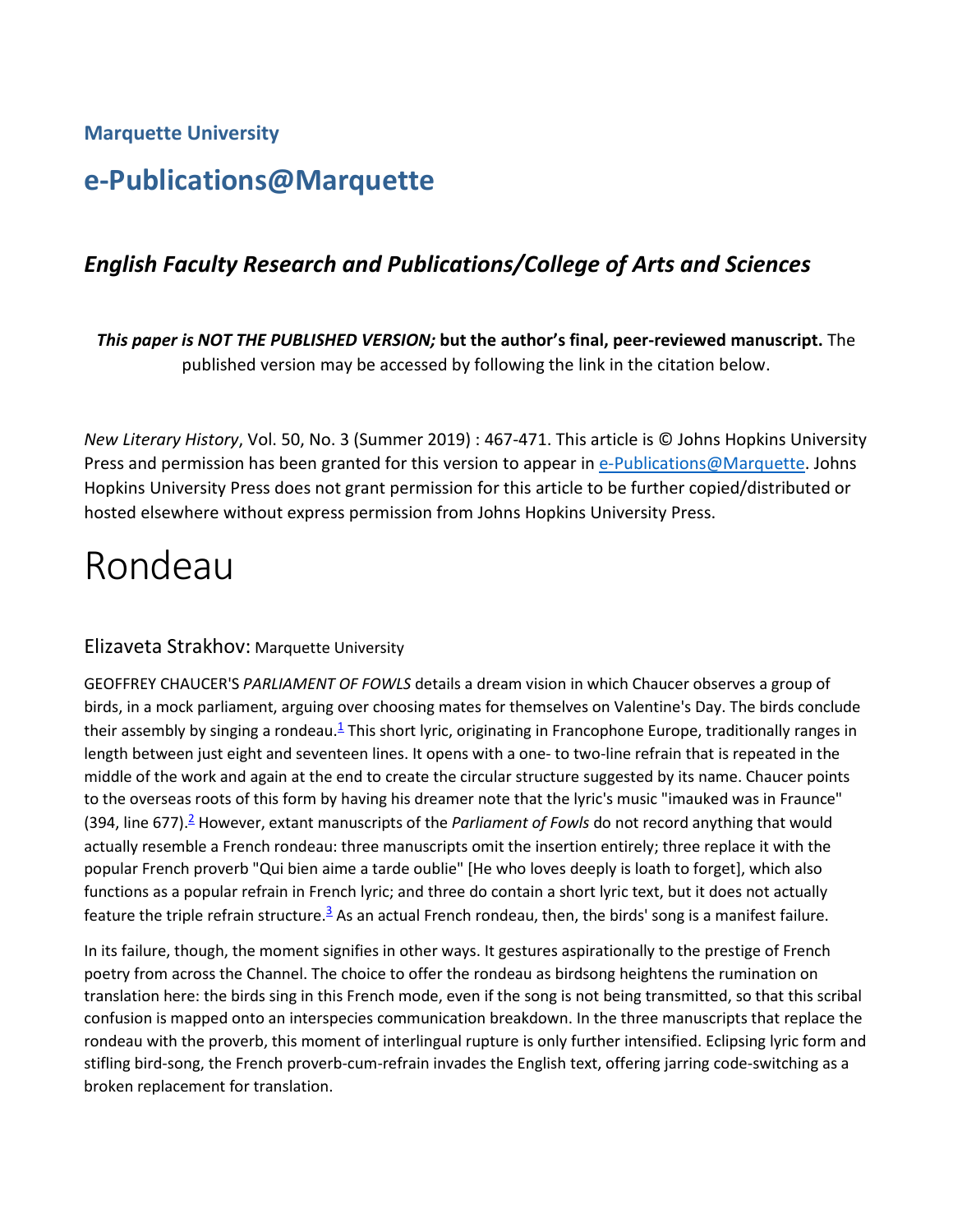Chaucer's small untransmissible rondeau thus affords a wide-ranging meditation on Anglo-French literary exchange, translation loss, and translation failure, all revolving around the theme of Valentine's Day. $4$  One generation later these ideas, and the form for their expression, emerged in the poetry of the bilingual Anglo-French poet Charles d'Orléans. Charles d'Orléans composed two Valentine's Day ballades, one in French and one in English, during his long imprisonment in England from 1415–40, during which he learned English and composed a lengthy cycle of English poetry full of Chaucerian echoes.<sup>[5](https://muse.jhu.edu/article/740084#f5)</sup> After his release back to France, when he returned to composing solely in French, he produced, among other things, a set of Valentine's Day rondeaux. Amplifying Chaucer's far-reaching discussion of translation, interlingual disjuncture, and the breakdown of communication, Charles's rondeaux showcase the profound cultural force of the humble short-form lyric in the later Middle Ages.

Charles's debt to Chaucer's treatment of Valentine's Day is especially apparent in Ballade 72, in which the speaker is woken up on Valentine's Day by the cries of birds choosing their mates. This moment is a clear allusion to the avian setting of the *Parliament of Fowls*: Charles's birds wish to "wrappe" their mates "in wingis softe" (*FS* 224, line 2467), while Chaucer's wrap wings around each other's necks (*C* 394, lines 670–71). <sup>6</sup> The Chaucerian resonance is further strengthened by Charles's opening lines—"Whan fresshe Phebus, day of Seynt Valentine, / Had whirlid vp his golden chare aloft" (*FS* 224, lines 2455–56)—which echo the *Squire's Tale*'s "Appollo whirleth up his char so hye" (*C* 177, line 671). In a further connection to Chaucer, Charles's birds sing in "ther latyne" (*FS* 224, line 2465), while again in the *Squire's Tale*, a falcon speaks in "ledene" (*C* 175, line 478), that is to say, in Latin.

Charles's and Chaucer's odd mutual detail that birds speak Latin itself goes back to a commonplace of troubadour poetry, found in work by poets such as Marcabru and Arnaut Daniel and later Chrétien de Troyes and Guido Cavalcanti.<sup>[7](https://muse.jhu.edu/article/740084#f7)</sup> As several scholars have shown, speaking "Latin" is not just for the birds. More broadly, it refers to speaking in a particular jargon or following a set of conventions defined by one's social standing and rhetorical intent. For example, in a poem by Raimbaut de Vaqueiras from ca. 1190, the female character, who speaks in Genoese dialect, rejects the flowery advances of a man who speaks to her in Occitan by saying: "no vollo questo latì!" [I don't want this *latì*].<sup>8</sup> As Simon Gaunt has argued, here "latì" acquires a broader meaning than simply the Latin language, particularly given that neither character is speaking Latin. It refers not only to the linguistic difference—Genoese versus Occitan—between the two speakers, but also to their differences in gender, class, and discursive aim. $\frac{9}{2}$  In rejecting his "lati," she is rejecting not just his use of Occitan, but his amorous advances altogether, as embodied in his courtly and excessively florid speech. Similarly, Christopher Davis has demonstrated the wide semantic range of "lati" for twelfth-century troubadour Guilhem IX, who uses it across his poetry with meanings as disparate as amorous birdsong (here a metaphor for a lover's discourse); vernacular dialect, especially when used for power play and concealment; nonsense speech, especially when strategically deployed; ecclesiastical discourse dissociated from secular parlance; and hostile language. As Davis concludes, "In its vernacular sense … *lati* invites commentary on the nature of language and on the social and intellectual contexts in which different varieties of language may be employed. The word is thus primarily metalinguistic in that its meaning derives from reflection on language as a medium." $\frac{10}{2}$  $\frac{10}{2}$  $\frac{10}{2}$ 

Charles's decision to have his birds sing Latin in his Valentine's Day ballade points back to this troubadour trope, while his bilingual work speaks to the relevance of the concept of a metalanguage for his own literary project. Although the rest of his Valentine's Day rondeaux do not incorporate birds, they insistently bring up the issue of speaking Latin. Thus in Rondeau 74 the speaker refuses to participate in Valentine's Day revelry: let others join in contests and games of love, he is too old "a l'escolle aler" [to go to school] (*P* 470, line 10) because, he says: "J'entans asses bien mon latin / A ce jour de Saint Valentin" [I know my Latin well enough / On this day of St. Valentine] (*P* 470, lines 11–12). In line with troubadour poetry, the rondeau's conceit of imagining love as a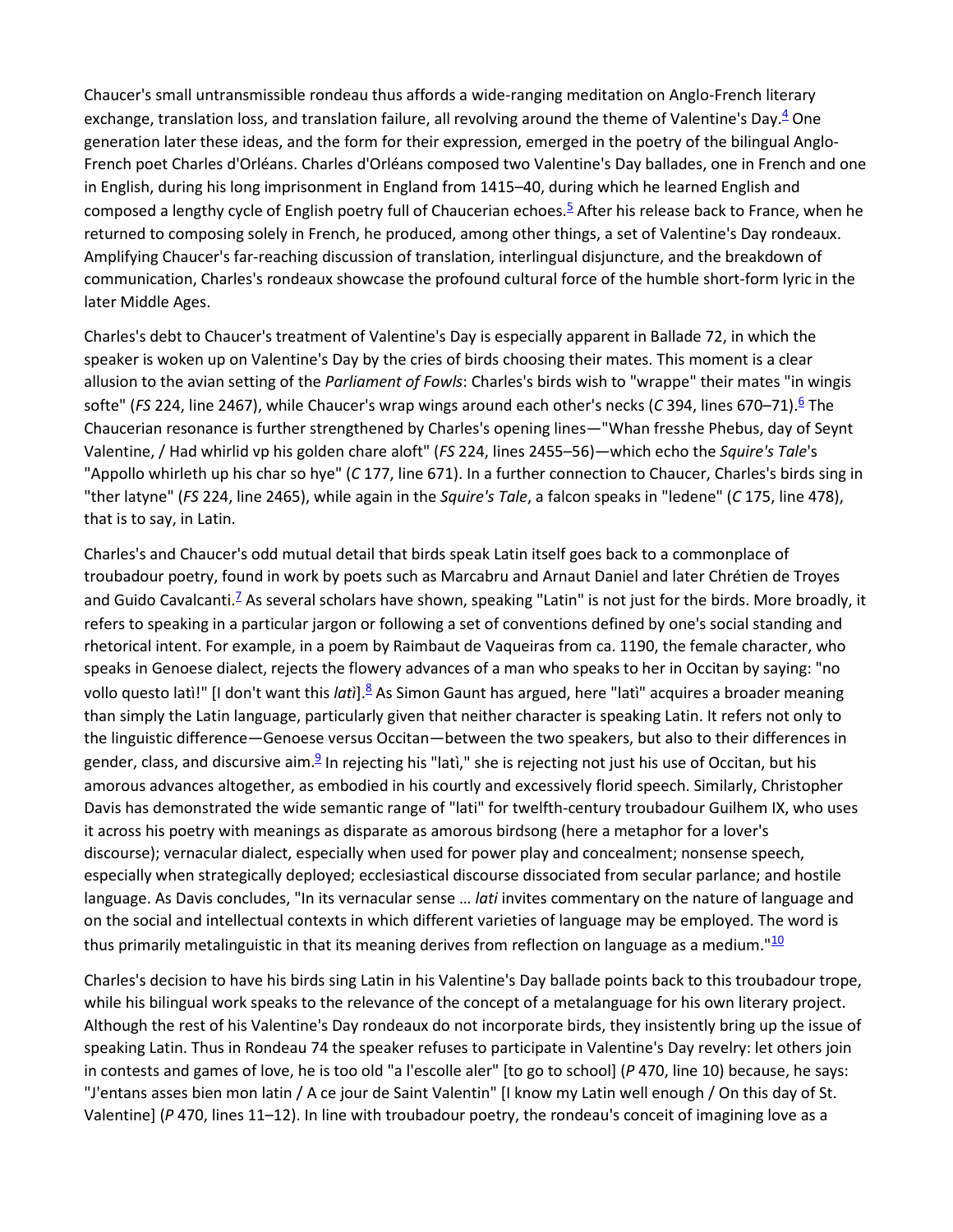school establishes "Latin" as a specialized amorous discourse that is set apart from everyday parlance and requires pedagogical instruction to be understood, just as Latin language requires special study in the schoolroom.

In two other rondeaux, the reserved place of Latin is further highlighted by the macaronic insertion of actual Latin into the French text. In Rondeau 292, the speaker complains to St. Valentine: "Nulle rien ne me rapportez / Fors *bona dies* en latin, / Vielle relique en viel satin" [You have brought me nothing / Save *bona dies* in Latin, / An ancient relic in old satin] (*P* 660, lines 8–10). Here "Latin" is reimagined as radically opposed to amorous discourse, and its unwelcome intrusion of musty religiosity into the joyously secular Valentine's Day celebration is emphasized by the code-switching of French into Latin: "*bona dies* [good day] en latin." In this way, it reminds us of the flat French proverb supplanting the birds' amorous discourse in manuscripts of Chaucer's *Parliament of Fowls*. Rondeau 263 also deploys macaronic insertion, though it functions differently. Here the speaker fights back against an allegorized Soussi [Anxious Care] who is trying to ruin Valentine's Day for him and proclaims: "*Maledicatur* en latin | A ce jour de Saint Valentin" [*Maledicatur* (let her be cursed) in Latin / On this Day of Saint Valentine] (*P* 634, lines 11–12). In this rondeau, by contrast, Latin operates as a protective barrier to keep bad thoughts out of the sphere of love. Instead of showcasing failure, code-switching here speaks to the salvific power of multilingual expression in its capacity to draw defensive borders.

Paradoxically, the rigid circularity of the rondeau's minute form conditions its openness to incorporating vastly different meanings because its structural requirement for repetition facilitates an almost endless substitution of terms. Charles emphasizes this feature of the rondeau by having "Latin" consistently rhyme with a fixed set of other words—"Valentin," "matin" [morning], "hutin" [dispute], "butin" [booty]—even as the term "Latin" acquires a vastly distinct resonance in each poem, as we have just seen. The rondeau's formal fixity, expressed here in narrowly defined rhyme schemes, only highlights the extensive proliferation of meanings behind "Latin."

This concept of Latin as a specialized jargon, a metalanguage peculiarly suited to love, and the visible alterity of Latin—real Latin—dramatically converge in Rondeau 264. Here the speaker exhorts poets to draw on their adventures in love for composing "rhymes en françoys ou latin" [rhymes in French or in Latin] (*P* 636, line 4). Just as birds sing "their latyne", that is to say in their *own proper language* to choose their own proper mate, so too, Charles seems to suggest, poets need to choose their own proper language or idiom to express their particular experiences. In the rondeau copied immediately after in Charles's personal manuscript of his poetry, the speaker announces that he chooses Pensee [Thought] for his mate, but, were he able to choose Hope instead, "Je parlasse d'autre Latin / A ce jour de Saint Valentin" [I would be speaking another kind of Latin / On this St. Valentine's Day] (*P* 636, lines 11–12). Here Charles posits "Latin" as a general term for poetic love discourse, within which the lover is able to choose the idiosyncratic *dialect* that best speaks to his experience. Indeed, as the cross-Channel history of Valentine's Day poetry reminds us, poets sharing French as their lingua franca did make concerted linguistic choices for their otherwise thematically similar compositions. Chaucer famously wrote all of his work in English, while his English contemporary John Gower composed equally prolifically in Latin, French, and English, and reserved his Valentine's Day treatments exclusively for his French work. $11$ 

For bilingual Charles himself, this question could not be more apt: he wrote a substantial bulk of his poetry in the foreign language he learned from his English captors. Toward the end of his imprisonment, he commissioned separate manuscripts for his English and French love poems. Leaving the manuscript of English works behind in England, he took his French collection to France where it became a public poetry album for the guests at his court, who could add their compositions to his own.<sup>12</sup> For Charles the choice of the proper language for poetry, and the proper language for love, appears to have been indissoluble from his status as England's most prominent late medieval political prisoner. Whether he abandoned his English manuscript or gifted it to someone, he clearly felt that the collection belonged in the country of its language, rather than the country of its